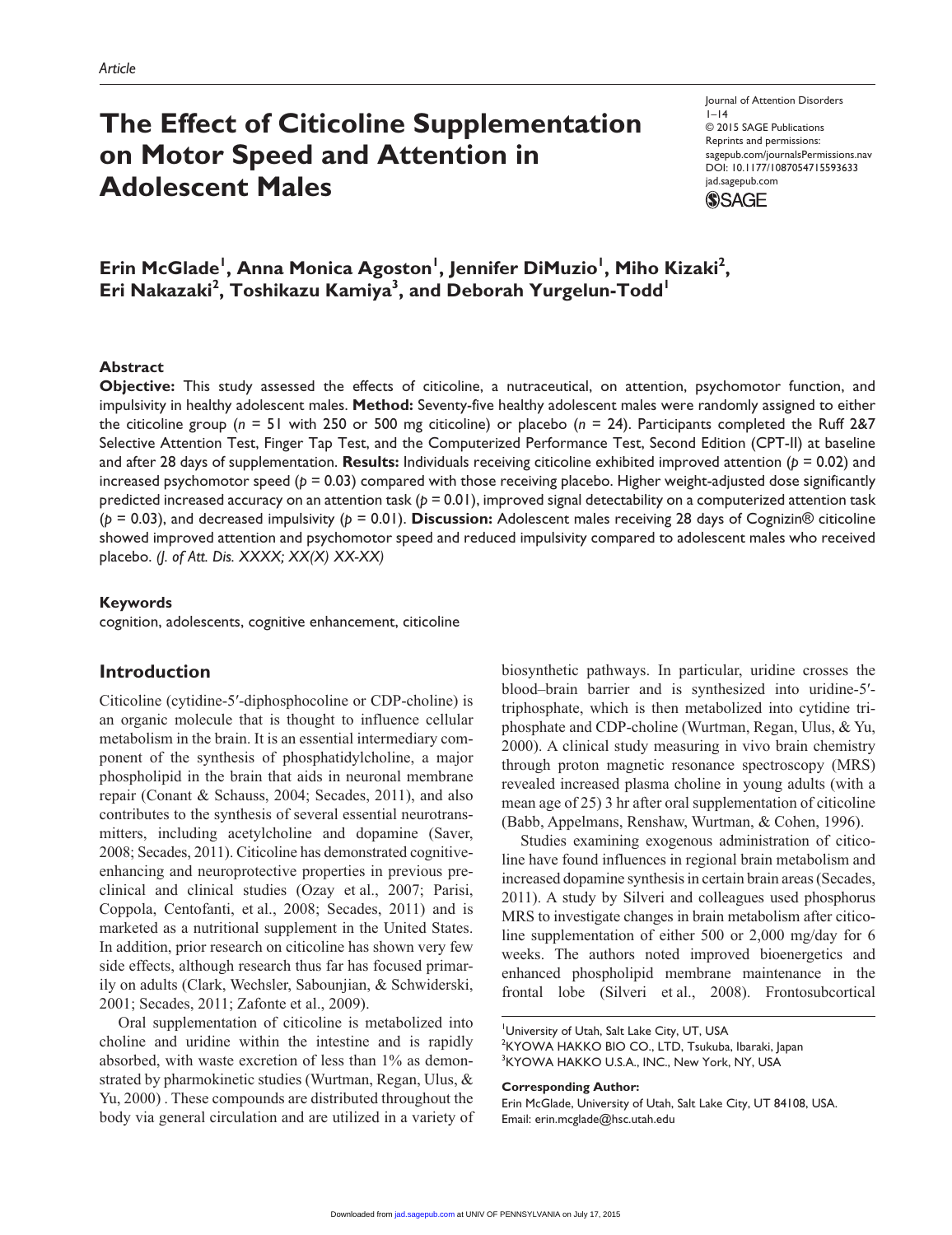pathways thought to control attention and motor behavior involve several neurotransmitters, including dopamine (Faraone & Biederman, 1998; Levy & Swanson, 2001). Citicoline may increase dopamine synthesis through enhancing tyrosine hydroxylase activity, which inhibits dopamine reuptake at the synapse (Saver, 2008). An animal study of exogenous citicoline administration for 28 days to rats demonstrated increased dopamine release in the striatum (Agut, Ortiz, & Wurtman, 2000). Considering that dopamine is involved in various functions, including movement and attention (Saver, 2008), and that previous studies have found relations between frontal lobe cognitive function and striatal dopamine processing (Braskie et al., 2008), citicoline may be a promising candidate for improving motor and attentional abilities.

Animal studies of stroke and traumatic brain injury in rats have found significantly improved motor function shortly after exogenous administration of 100 mg/kg (Diederich et al., 2012) and 300 mg/kg of citicoline (Cakir et al., 2005). In addition, a study by Drago and colleagues (1993) demonstrated improved motor capacity and coordination after supplementation of 10 to 20 mg/kg/day for 20 days in rats bred for cognitive and motor deficits, as well as in rats with druginduced behavioral changes. In clinical trials investigating treatment of individuals with head injury, Calatayud Maldonado, Calatayud Perez, and Aso Escario (1991) demonstrated that a mean dose of 4 g/day tapering off to 600 mg/ day led to recovery of motor disorders and higher neurological functions. Additional studies have found citicoline supplementation to result in improved motor function in various conditions, including cerebral infarction, Parkinson's disease, and head injuries (Secades, 2011).

Citicoline also has demonstrated a positive impact on attention. A study by Alvarez-Sabin and colleagues (2013) investigating neurocognitive decline following an initial stroke in humans showed citicoline supplementation of 1g/ day for 12 months resulted in improvement of attention and executive function. Additional studies have demonstrated improved attention in various conditions, including old age, chronic cerebral vascular disease, and alcohol withdrawal after citicoline dosing (Secades, 2011). Evidence also suggests that citicoline may increase visual attentional abilities. Dopamine is involved in post-retinal visual pathways (Brandies & Yehuda, 2008) and may mediate control of visual cortical signals by the prefrontal cortex (Noudoost & Moore, 2011). Animal studies indicate that citicoline increases retinal concentration of dopamine (Noudoost & Moore, 2011). In studies of children with amblyopia and other visual impairments, citicoline doses ranging from 250 to 1,000 mg/day have been shown to increase visual acuity (Pawar, Mumbare, Patil, & Ramakrishnan, 2014; Siddiqui, Lennerstrand, Pansell, & Rydberg, 2012). In addition, in patients with glaucoma and non-arteritic ischemic optical neuropathy, citicoline supplementation of 1,600 mg/day for

two 60-day periods improved visual function in one clinical trial. The authors suggest that citicoline may facilitate increases in dopamine, thereby contributing to improvements in the visual field through increasing attentional ability (Parisi, Coppola, Centofanti, et al., 2008; Parisi, Coppola, Ziccardi, Gallinaro, & Falsini, 2008). Collectively, these studies demonstrate citicoline's contribution to improved attention and visual ability, potentially mediated by increasing dopamine levels.

Fewer investigations have been conducted on the effects of citicoline on motor and cognitive enhancement in normative populations. A study by McGlade and colleagues (2012) examining citicoline supplementation of 250 and 500 mg/day for 28 days found improved attention performance and reduced impulsivity in healthy adult women. To our knowledge, the present study is the first to investigate the effects of citicoline administration in healthy adolescent males. Considering the frontal lobes are among the last brain regions to mature and do not reach full adult capacity until the mid-20s (Rubia et al., 2000), citicoline may support maximal functioning in areas not yet fully developed in adolescents.

Several studies investigating citicoline supplementation also have accounted for the participants' developmental stage by using varying doses depending on developmental factors. One study used either a high (1,200 mg/day) or low (800 mg/day) dose based on body weight (Fresina, Dickmann, Salerni, De Gregorio, & Campos, 2008), and another used age as a cutoff between two doses (250 mg/ day for children below 5 years of age, 500 mg/day for children over 5 years old). Despite the contribution of these studies, there is relatively little data on the pharmacokinetics of citicoline at various developmental stages. Although both age and body weight may be important considerations, these variables are generally highly correlated in children (Pawar et al., 2014), and body weight may have a greater influence on pharmacokinetics and drug metabolism.

The current study used a double-blind, placebo-controlled, three-arm design to investigate the effectiveness of two doses of citicoline (250 and 500 mg/day) or placebo on attention and motor function after 4 weeks of supplementation. Healthy adolescent males were given neuropsychological measures assessing motor performance and attention at the beginning and end of the study period to investigate changes in functioning. The study population was limited to males to decrease heterogeneity in light of sex differences in brain maturation during adolescence (De Bellis et al., 2001). The safety guidelines of the United States Food and Drug Administration (FDA) regarding pharmaceutical clinical trials were followed, and side effect profiles were tracked for each participant. Adolescent males who received citicoline were hypothesized to demonstrate improved motor and attentional performance on neuropsychological tasks compared with adolescent males who received placebo.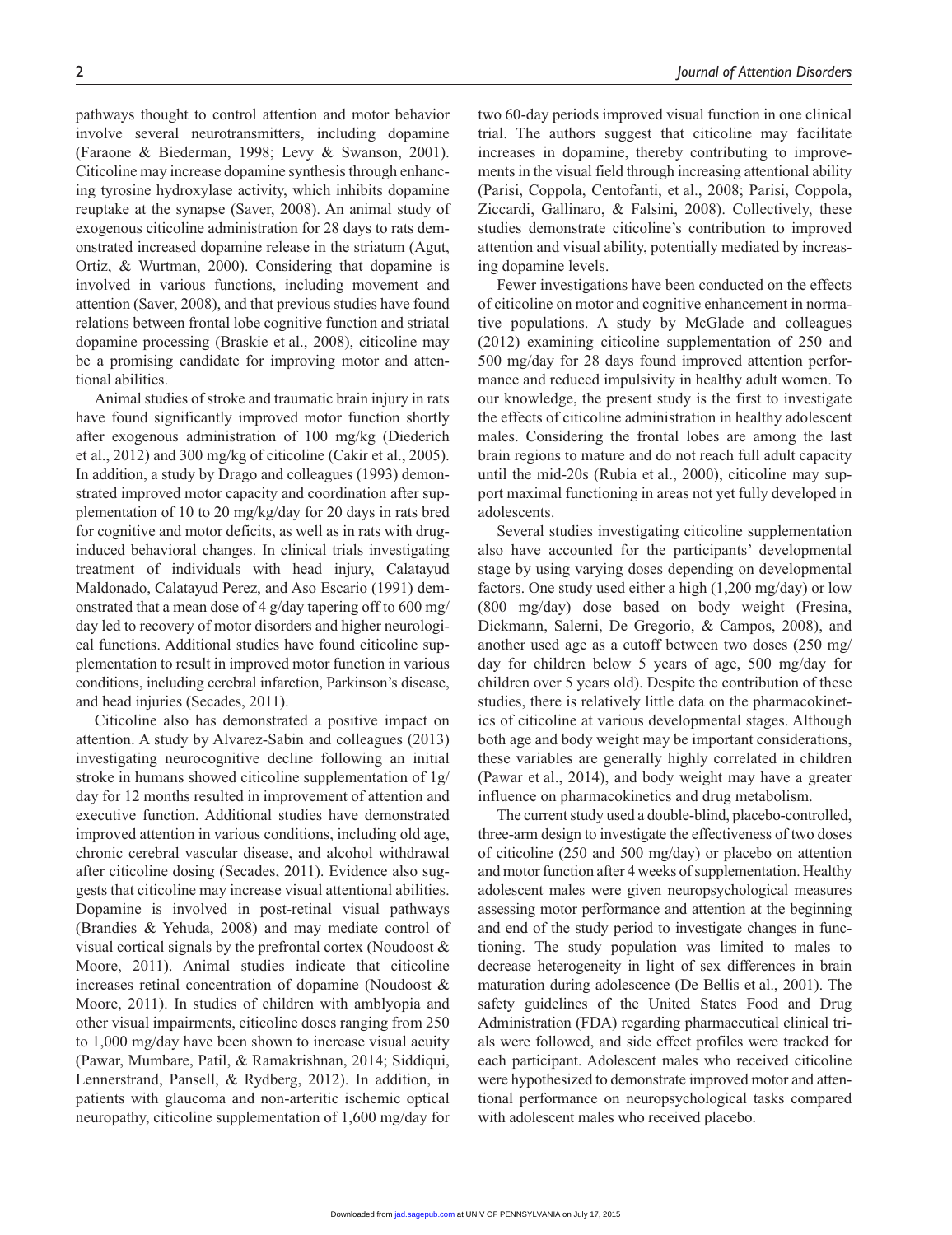|  |  | <b>Table 1.</b> Reasons for Screen Failures. |  |
|--|--|----------------------------------------------|--|
|--|--|----------------------------------------------|--|

| Reasons for screen failures        | n   | Total % <sup>a</sup> |
|------------------------------------|-----|----------------------|
| Prior psychiatric diagnosis        |     |                      |
| Taking medications                 |     |                      |
| Older than age cutoff              |     |                      |
| Female                             |     |                      |
| Out of area during study           |     |                      |
| Did not return calls               |     |                      |
| Parent refused child participation |     |                      |
| No reason given                    |     |                      |
| Total screened                     | 108 |                      |
| Total screen failures              |     | 16                   |

<sup>a</sup>Percentage of the total screened.

**Table 2.** Participant Enrollment Status.

| Participant enrollment status                    | n  |
|--------------------------------------------------|----|
| Enrolled                                         | 83 |
| Completed <sup>a</sup>                           | 75 |
| Discontinued from study-Incompletes <sup>b</sup> |    |
| DSM Axis I diagnosis                             |    |
| Abnormal baseline medical panel                  |    |
| Non-compliance with dosing                       |    |

*Note. DSM* = *Diagnostic and Statistical Manual of Mental Disorders*. <sup>a</sup>Completed both visits and used for final analysis.

 $^{\circ}$ Discontinued from study: Will not be used for final data analysis.

### **Participants and Method**

#### *Participants*

Eighty-three healthy male adolescents ranging from 13 to 18 years of age  $(M = 15.52, SD = 1.66)$  were recruited from Salt Lake City, Utah, and 75 healthy male adolescents completed the study. Recruitment for participants was initiated with fliers in the Salt Lake City area, then subsequently by word of mouth. Study participants were screened by telephone prior to study enrollment to ensure they met the inclusion criteria for the study. No exclusions were made based on ethnicity. Potential participants were enrolled if they had no significant medical conditions, no history of comorbid psychiatric disorder, current Axis I or II diagnosis, and no history of previous participation in a pharmacotherapeutic trial. They were excluded if they had a history of head injury with loss of consciousness of more than 5 min and/or had taken psychotropic medication (see Tables 1 and 2 for participant exclusions). The study was conducted under the guidelines of the University of Utah Institutional Review Board (IRB). All participants provided written informed consent per the IRB and Declaration of Helsinki. Study participants began the study by reviewing and signing the consent form with a research assistant. Participants below the age of 18 were provided with assent forms and

their parents signed the consent form. Participants were compensated financially for their time.

#### *Study Design*

At the baseline visit, participants who screened positive for study entry completed a structured diagnostic interview (Kiddie Schedule for Affective Disorders and Schizophrenia [K-SADS]) to assess for Axis I psychiatric diagnoses including ADHD, standard symptom measures, and selfrating questionnaires assessing mood, sleep, complexion, and appetite. Participants also completed a medical exam. Specifically, they provided a urine sample for drug screening and a blood sample for comprehensive chemistry panel (sodium, potassium, chloride, blood urea nitrogen, creatinine, glucose, calcium, magnesium, phosphorus), liver function tests (serum glutamic oxaloeacetic transaminase (SGOT), serum glutamic pyruvic transaminase (SGPT), gamma-glutamyl transpeptidase (GGT), total bilirubin, albumin), and a full blood count (white blood cell count (WBC), red blood cell count (RBC), platelet count). A visual acuity test was given in addition to weight and height measurements.

Participants also completed a neurocognitive battery including the Wechsler Adult Intelligence Scale–Revised (WASI-R) to assess intelligence (i.e., IQ) in addition to measures of attention and motor speed (Finger Tap Test, Ruff 2&7 Selective Attention Test, and the Computerized Performance Test, Second Edition [CPT-II]). Although no participants met criteria for a psychiatric disorder at enrollment, symptom assessments were still completed throughout the study to evaluate changes in mood state. In addition, selfreports of sleep habits, lifestyle, and exercise routines were also administered at baseline as well as at each study visit to assess changes in health habits during study participation.

Following completion of the baseline assessment, participants who met inclusion criteria including not meeting diagnostic criteria for any Axis I disorders were randomly assigned to 250 mg citicoline, 500 mg citicoline, or placebo group and given a 28-day supply of oral citicoline (Cognizin® KYOWA HAKKO BIO CO., LTD., Japan) or placebo. Both participants and researchers were blind to the treatment condition during data collection. Participants were instructed to take one capsule a day every day for the next 28 days. Participants returned for a visit on the 28th day of their study participation. The pill bottle and the dosage calendar were collected from each participant. Urine and blood were again obtained. Participants also completed symptom and neuropsychological measures that were similar to those given during the baseline visit, including the Finger Tap Test, the Ruff 2&7, and the CPT-II. Finally, participants were given the Monitoring of Side Effects Scale (MOSES) to measure potential side effects of citicoline supplementation.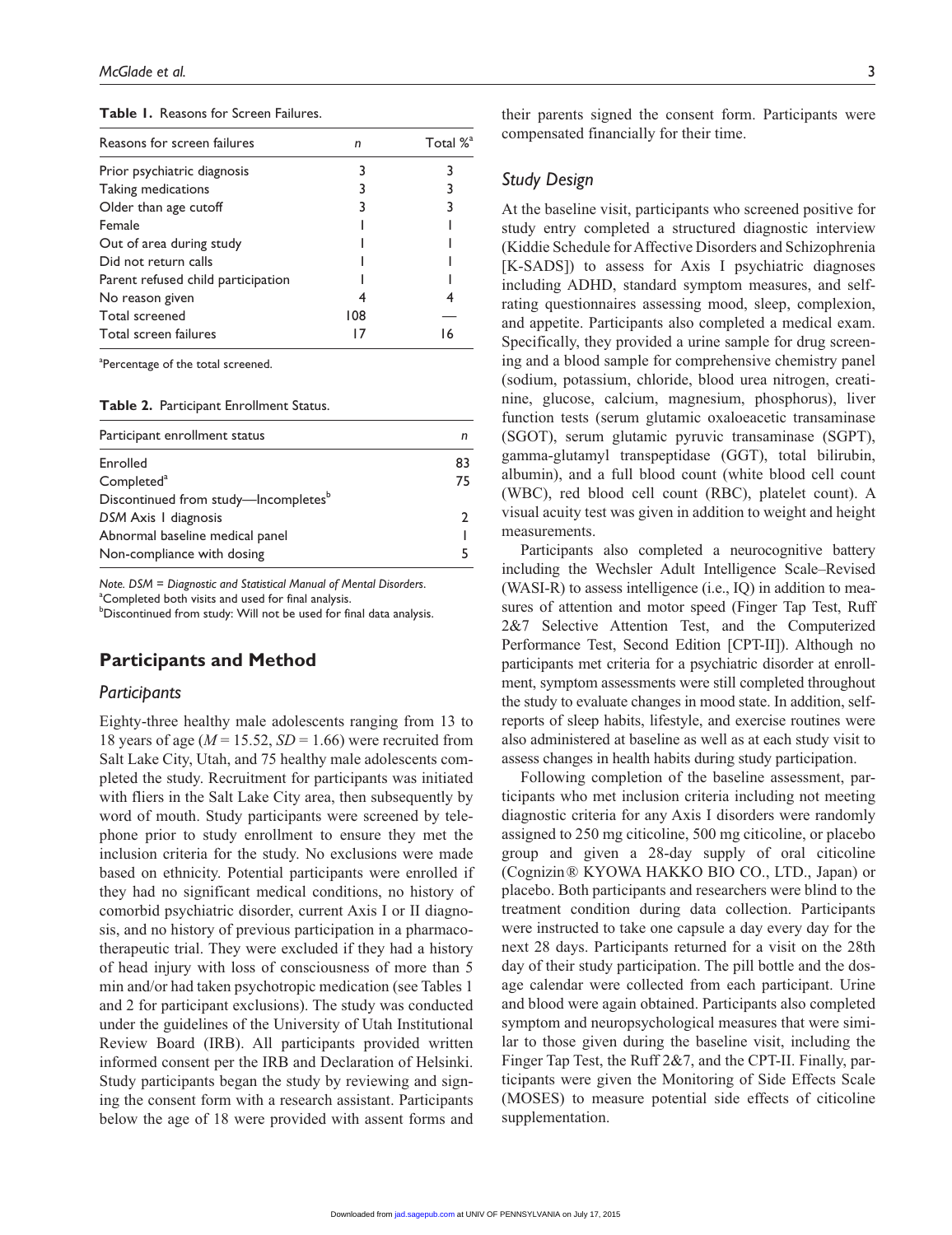|                            | Treatment $(n = 51)$ | Placebo $(n = 24)$ | Þ    |
|----------------------------|----------------------|--------------------|------|
| Age $\pm$ SD               | $15.41 \pm 1.70$     | $15.71 \pm 1.73$   | 0.98 |
| Education (years) $\pm$ SD | $9.00 \pm 1.76$      | $9.42 \pm 1.82$    | 0.48 |
| Height (cm) $\pm$ SD       | $171.14 \pm 9.24$    | $171.95 \pm 10.76$ | 0.64 |
| Weight $(kg) \pm SD$       | $61.74 \pm 14.80$    | $62.90 \pm 14.34$  | 0.82 |
| $IQ (WASI) \pm SD$         | $106.04 \pm 10.33$   | $107.33 \pm 9.50$  | 0.45 |

**Table 3.** Baseline Demographic Characteristics—Between-Group Differences.

*Note.* WASI = Wechsler Adult Intelligence Scale.

#### *Measures*

The Finger Tap Test has been supported as a reliable measure of motor speed and control (Reitan & Wolfson, 1985). It is a common assessment measure administered by neuropsychologists to detect cognitive and motor impairment. During the Finger Tap Test, the participant is instructed to use his index finger to press a lever attached to a mechanical counter as many times as he can within the designated time period. The participant is instructed to move only his index finger, not the entire hand. The same process is completed using the index finger of the dominant and the non-dominant hand. The Finger Tap Test was administered at the baseline visit and after 28 days of supplementation.

The Ruff 2&7 Selective Attention Test is a reliable assessment for measuring two aspects of visual attention: sustained attention and selective attention (Ruff & Allen, 1996). This test is a timed cancellation task with a series of 20 trials involving visual searching. The respondent detects and marks through all given stimuli the digits "2" and "7" embedded in blocks of distractor numbers or letters. Both speed and accuracy on the search task are calculated. The Ruff 2&7 was administered at the baseline visit and after 28 days of supplementation.

The Computerized Performance Test, Second Edition (CPT-II) is a computerized test designed to measure sustained attention as well as impulsivity (Conners, Epstein, Angold, & Klaric, 2003; Epstein et al., 2003). The test requires participants to attend to a series of target and distracter stimuli for a 14-min duration, beginning with a short practice test. Participants are required to respond as quickly and accurately as possible when the target letters appear on the computer screen by pressing the spacebar. Outcome variables include commission errors, which is the number of times the participant incorrectly responded to a stimuli (i.e., a measure of impulsivity) and detectability (i.e., a measure of ability to detect stimuli requiring responses from extraneous stimuli).

The MOSES is a measure designed to assess common symptoms or adverse events associated with psychopharmacological medications (Kalachnik, 1999). This scale is divided into nine body areas representing a typical physical examination. The interviewer asks participants whether they have each symptom on the measure and, if so, asks them to report the level of severity of the symptom on a scale from 0 (*not present*) to 4 (*severe*). This scale was administered after 28 days of supplementation to assess presence or absence of side effects. Severity ratings for each side effect reported by the participant were totaled to create a summary score for each individual.

#### *Statistical Analysis*

Between-group ANCOVAs were run in SPSS (IBM Statistics 2.0) to assess side effect profiles and differences in day 28 neuropsychological scores. In light of the large range of weights in our participant sample (from 38 to 104 kg) and the wide range of pubertal timing in boys in adolescence (Rogol, Clark, & Roemmich, 2000), we also performed weight-adjusted dose analyses in SPSS (IBM Statistics 2.0) of the Day 28 neuropsychological scores.

#### **Results**

Seventy-five healthy male adolescents participated in the study. Eight additional participants enrolled in the study but did not complete the study due to study-unrelated events. The 75 participants were divided into three groups of approximately equal sizes (250 mg: *n* = 27; 500 mg: *n* = 24; placebo:  $n = 24$ ). One group took the low dose of 250 mg/ day, one group took the high dose of 500 mg/day, and one group took a placebo for 28 days. Groups receiving citicoline were collapsed into a single treatment group so that comparisons could be conducted between the treatment and placebo groups.

Between-group analyses prior to supplementation revealed no group difference on estimated IQ as measured by the WASI-R  $(p = 0.61)$ . Mean estimated IQs for each group were within the average range (treatment  $= 106.04$ , placebo  $= 107.33$ ; see Table 3). In addition, there were no between-group differences at baseline on other neurocognitive assessment measures, including Finger Tap Total Dominant Hand (FTDH), Finger Tap Total Non-Dominant Hand (FTNDH), Ruff 2&7 Speed, Ruff 2&7 Accuracy, CPT-II Detectability, and CPT-II Commission Errors  $(p's = 0.17 - 0.68)$ .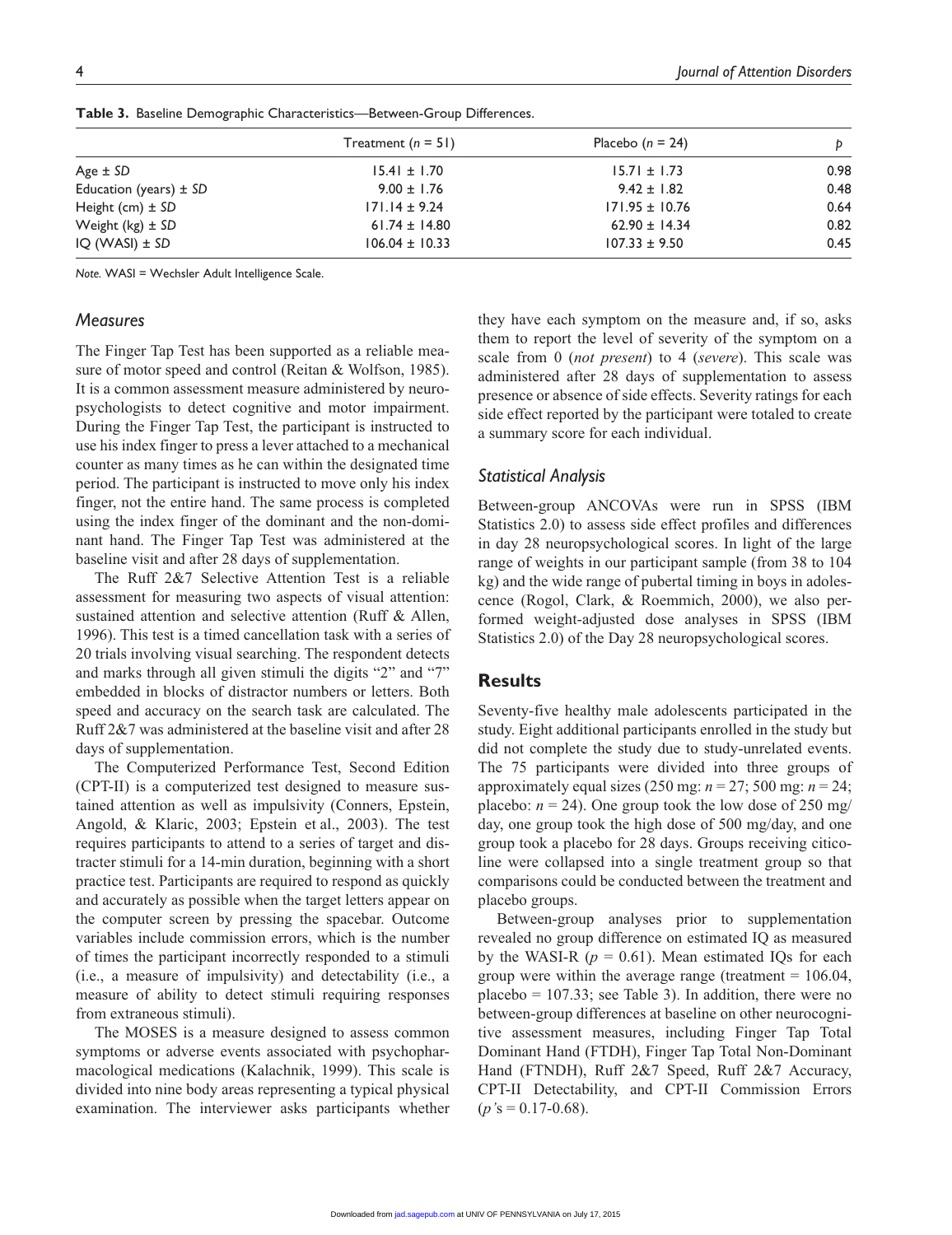|                      | <b>Baseline</b>  | 28th day         | D    |
|----------------------|------------------|------------------|------|
| <b>FTDH</b>          |                  |                  |      |
| Treatment $(n = 51)$ | $479.96 + 69.39$ | $518.05 + 49.86$ | 0.03 |
| Placebo $(n = 24)$   | $504.90 + 81.08$ | $513.43 + 64.03$ |      |
| <b>FTNDH</b>         |                  |                  |      |
| Treatment $(n = 51)$ | $446.95 + 70.57$ | $470.52 + 60.08$ | 0.62 |
| Placebo $(n = 24)$   | $456.78 + 56.60$ | $473.41 + 57.02$ |      |

**Table 4.** Treatment Group Compared With Placebo: FTDH and FTNDH at Baseline Visit and After 28 Days of Supplementation.

*Note.* FTDH = Finger Tap Total Dominant Hand; FTNDH = Finger Tap Total Non-Dominant Hand.

**Table 5.** Treatment Group Compared With Placebo: Ruff 2&7 Speed and Ruff 2&7 Accuracy Tasks at Baseline Visit and After 28 Days of Supplementation.

| <b>Baseline</b>   | 28th day           | Þ    |
|-------------------|--------------------|------|
|                   |                    |      |
| $86.98 \pm 22.62$ | $104.90 \pm 21.31$ | 0.03 |
| $84.04 \pm 16.93$ | $96.79 \pm 19.56$  |      |
|                   |                    |      |
| $90.88 \pm 17.14$ | $103.06 \pm 15.51$ | 0.86 |
| $89.04 \pm 19.51$ | $102.75 \pm 16.01$ |      |
|                   |                    |      |

#### *Neurocognitive Assessment*

Analyses of Finger Tap Test and Ruff 2&7 performance results from baseline and Day 28 were performed with SPSS (IBM Statistics 20.0). All *p* values are reported as one-tailed because a priori hypotheses specified improvement on scores after supplementation.

# *Between Group Comparisons for Day 28 Neuropsychological Scores*

ANCOVAs were run to examine differences between treatment and placebo groups on FTDH and FTNDH, as well as on the Ruff 2&7 Speed and Accuracy Tasks after 28 days of supplementation (Tables 4 and 5). Performance at the baseline visit (FTDH, FTNDH, Ruff 2&7 Speed, and Ruff 2&7 Accuracy, respectively) was included as covariates to account for baseline performance. Between-group differences showed that after 28 days of citicoline supplementation, individuals in the treatment group exhibited increased motor speed compared with individuals in the placebo group when using the dominant hand  $(p = 0.03;$  Figure 1). There were no between-group differences for the non-dominant hand  $(p = 0.62)$ . In addition, individuals in the treatment group exhibited improved attention compared with the placebo group as demonstrated by increased performance on the Ruff 2&7 Speed ( $p = 0.02$ ; Figure 2). There were no between-group differences for Ruff 2&7 Accuracy  $(p = 0.86)$ .



**Figure 1.** Improved performance on the Finger Tap Test after supplementation. \* *p* < 0.05 *Note.* DH = Dominant Hand

# *Weight-Adjusted Dose Comparisons for Day 28 Scores*

In light of the large range of weights in the participant sample (from 38 to 104 kg) and the wide range of pubertal timing in boys in adolescence (Rogol et al., 2000), weight was accounted for when analyzing the dose-related effects of citicoline. (See mean baseline and 28-day scores for the combined treatment group on each of the variables of interest in Table 6.) Within the treatment group, dosage (mg) of citicoline was divided by the weight of participants (kg) to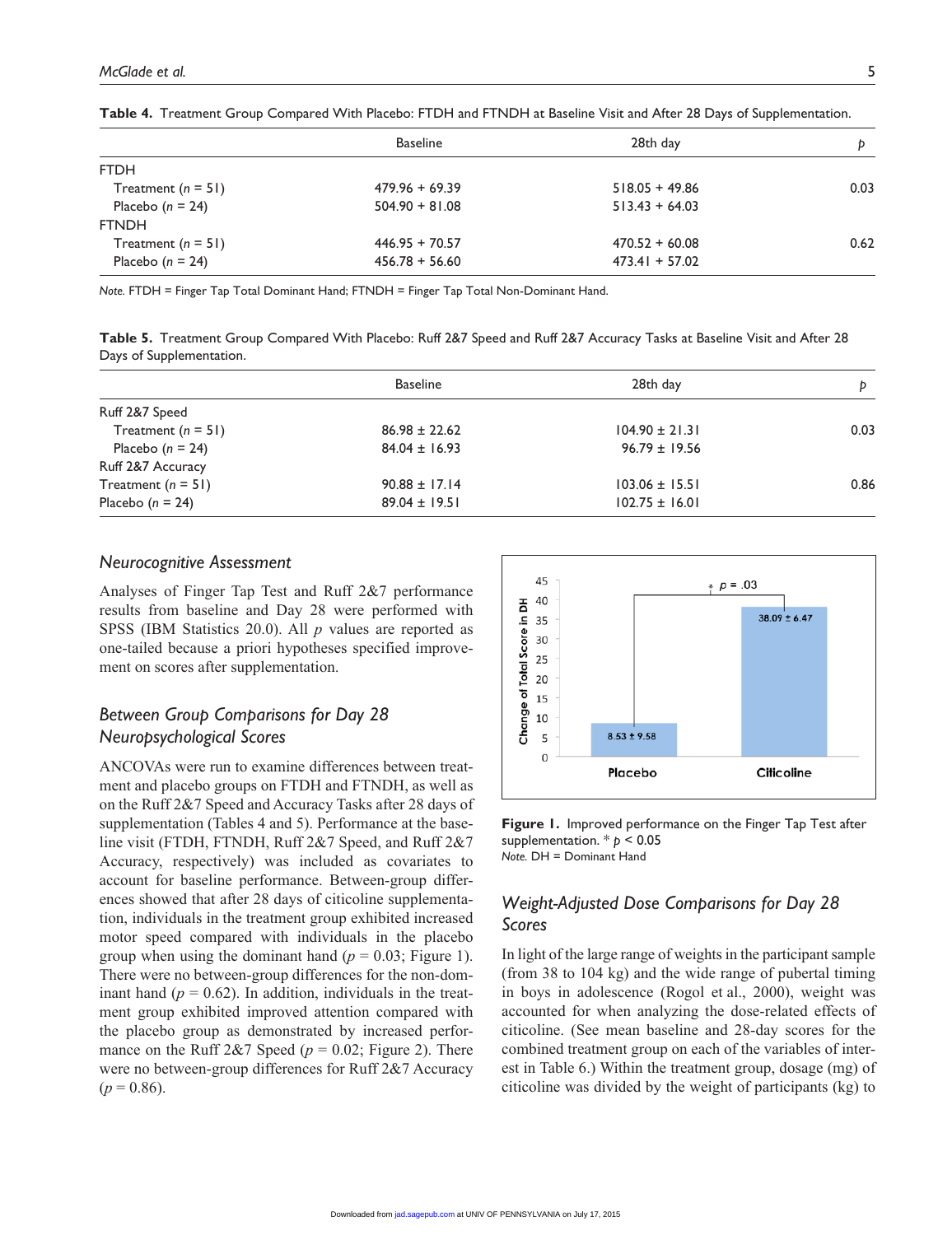of citicoline supplementation ( $M = 0.45 \pm 1.53$  vs.  $M = 0.73$  $\pm$  1.35,  $p = 0.46$ ). Individual items are presented in Tables 8 to 10. Metabolic parameters were collected at baseline and at study completion to measure any differences in physiology and health status. No significant within-group differences were seen after supplementation except on creatinine, which was not found to be clinically significant. Interestingly, the placebo group showed a greater change on creatinine than the cognizin-supplemented group (see Table 11).

## **Discussion**

In the current study, citicoline supplementation was associated with improved motor function and attentional abilities in healthy adolescent males. Performance on the Finger Tap Test and Ruff 2&7 was used to assess improvement across 28 days of administration. There were no differences in age, education, height, weight, or estimated levels of global cognitive function at baseline. Finally, no significant differences were demonstrated between side effect profiles for the treatment and placebo group after 28 days of citicoline supplementation. This is consistent with prior research focusing on adults that has shown few side effects associated with citicoline supplementation.

Previous studies support our findings of increased motor function and attentional abilities for a variety of conditions, including head injury, stroke, and neurocognitive decline following a stroke (Alvarez-Sabin et al., 2013; Calatayud Maldonado et al., 1991; Ozay et al., 2007). However, these studies have investigated citicoline supplementation within clinical populations, and few studies have investigated citicoline's effects in healthy individuals. Moreover, these studies examined improvement of *deficits* in motor and attentional abilities, whereas our study measured enhancement of abilities in individuals with normative functioning in the respective domains. By demonstrating enhancement effects in healthy adolescent males, our study broadens the literature on citicoline supplementation.

Similar to animal studies that support the use of low doses of citicoline (Cakir et al., 2005; Diederich et al., 2012), the current study demonstrates measurable effects in human populations using a relatively small dose of citicoline (250 up to 500 mg/day or up to approximately 6.6 mg/ kg for an average adult) compared with amounts commonly used in clinical trials (1,000 mg/day or roughly 13.2 mg/kg for an average adult; Pawar et al., 2014). Specifically, this study provides behavioral evidence from between-group analyses as well as weight-adjusted dose analyses for improved frontal lobe function with low doses of citicoline, as reflected in enhanced attentional abilities. Furthermore, this study supports previous research demonstrating citicoline's effects on improving bioenergetics in the frontal lobe (Silveri et al., 2008). The frontal lobes are still maturing during adolescence (Rubia et al., 2000), and enhanced

**Figure 2.** Improved performance on the Ruff 2&7 Speed task after supplementation.

**Table 6.** Raw Data for Treatment Group: Ruff 2&7 Accuracy, CPT-II Detectability, and CPT-II Commission Errors at Baseline Visit and After 28 Days of Supplementation.

|                                 | ---------         |                   |
|---------------------------------|-------------------|-------------------|
| Ruff 2&7 Accuracy $(n = 51)$    | $45.20 \pm 8.57$  | $51.53 \pm 6.72$  |
| CPT-II Detectability $(n = 51)$ | $49.74 \pm 11.45$ | $45.05 \pm 16.67$ |
| <b>CPT-II Commission Errors</b> | $47.67 + 10.73$   | $44.68 \pm 13.23$ |
| $(n = 51)$                      |                   |                   |

Baseline 28th day

*Note.* CPT-II = Computerized Performance Test, Second Edition.

enable analyses based on weight-adjusted dose (mg/kg). Separate regressions were run for weight-adjusted dose predicting each of the following variables: the Ruff 2&7 Accuracy Score, the CPT-II Detectability score, and the CPT-II Commission Errors score (Table 7).

Results indicated that the weight-adjusted dose of citicoline significantly predicted change scores for Ruff 2&7 Accuracy, with greater improvement in accuracy (a higher *T*-score) for 28 days compared with baseline for higher weight-adjusted dose  $(p = 0.01;$  Figure 3). Likewise, weight-adjusted dose significantly predicted change scores for CPT-II Detectability, with greater improvement in detectability (a lower *T*-score) for 28 days compared with baseline for higher weight-adjusted dose  $(p = 0.03;$  Figure 4). Finally, weight-adjusted dose significantly predicted change scores for CPT-II Commission Errors, with greater improvement in commission errors (a lower *T*-score) for 28 days compared with baseline for higher weight-adjusted dose  $(p = 0.01;$  Figure 5).

# *Side Effect Profiles*

There were no between-group differences between the placebo and treatment group in side effect profiles after 28 days

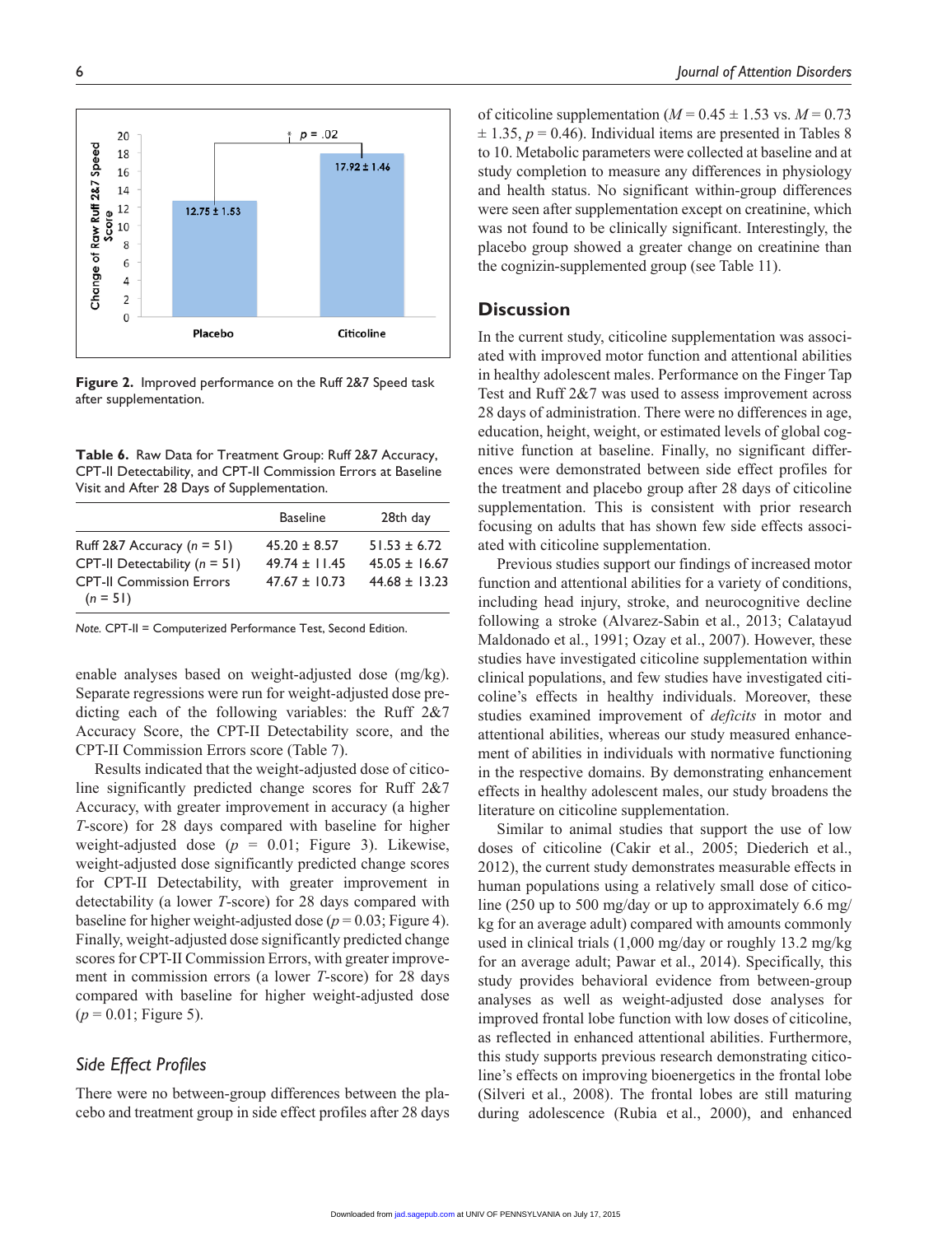|                |      | Ruff 2&7 Accuracy |      |         | <b>CPT-II Detectability</b> |      |         | <b>CPT-II Commission Errors</b> |      |  |
|----------------|------|-------------------|------|---------|-----------------------------|------|---------|---------------------------------|------|--|
|                |      |                   |      |         |                             |      |         |                                 |      |  |
| Dose by weight | 0.35 | 2.6 L             | 0.01 | $-0.31$ | $-2.27$                     | 0.03 | $-0.37$ | $-2.78$                         | 0.01 |  |

**Table 7.** Dose by Weight Regressions: Predicting Change Scores for Ruff 2&7 Accuracy, CPT-II Detectability, and CPT-II Commission Errors.

*Note.* CPT-II = Computerized Performance Test, Second Edition.



**Figure 3.** Dose by weight predicting Ruff 2&7 Accuracy change score (higher change score = more improvement).

visual selective attention, reduced impulsivity, and improved motor function may enable adolescents to remain on a healthy trajectory during a time in which there is significant neural development (Andersen, 2003) as well as increased risk-taking behavior (Volkow & Li, 2004).

Although we did not measure dopamine in this study, it is likely that citicoline administration may increase dopaminergic activity in healthy adolescent males and result in the changes observed in this study. Dopamine contributes to the functioning of the frontal lobe and plays a strong role in attention regulation (Nieoullon, 2002). In addition, the frontosubcortical pathways thought to control attention and motor behavior involve dopamine (Faraone & Biederman, 1998; Levy & Swanson, 2001), and previous studies have found relationships between striatal dopamine processing and frontal lobe cognitive function (Braskie et al., 2008). Dopaminergic uptake is related to

motor abilities in disorders such as Parkinson's disease, as well as attentional performance reflecting frontal lobe function (Nieoullon, 2002; Rinne et al., 2000), and a study using positron emission tomography (PET) and dopamine receptor tracers demonstrated dopamine is released during tasks requiring attention, suggesting the prominent role of this neurotransmitter in regulating these abilities (Aalto, Bruck, Laine, Nagren, & Rinne, 2005). Citicoline has been shown in previous studies to increase levels of dopamine (Agut et al., 2000; Rejdak, Toczolowski, Solski, Duma, & Grieb, 2002), improve dopamine receptor function through increasing the number of receptors (Gimenez, Raich, & Aguilar, 1991), and to have a neuroprotective effect on dopaminergic neurons (Radad, Gille, Xiaojing, Durany, & Rausch, 2007). Increased bioavailability of dopamine may be one mechanism through which citicoline improves motor and attentional functions.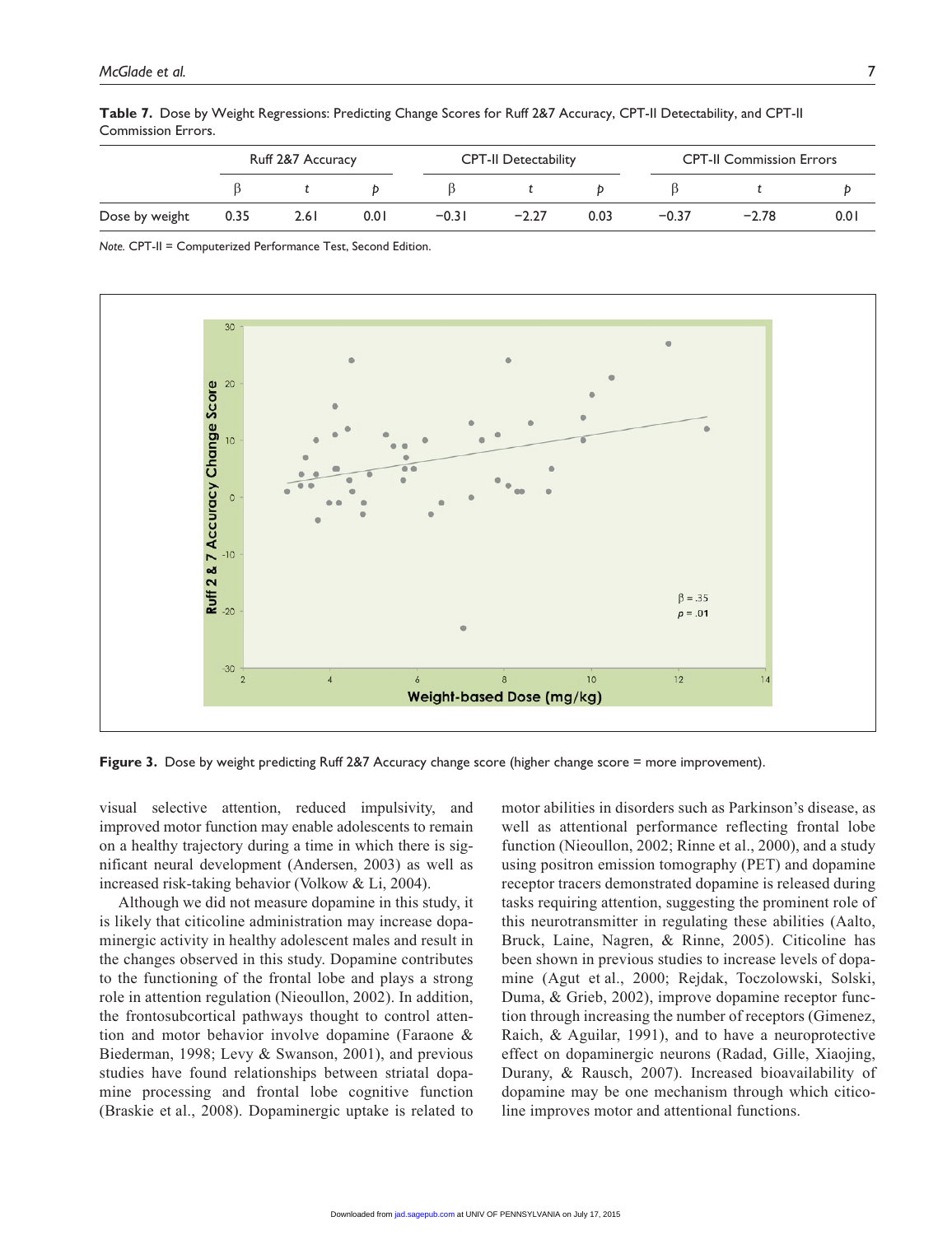

Figure 4. Dose by weight predicting CPT-II Detectability change score (lower change score = more improvement). *Note.* CPT-II = Computerized Performance Test, Second Edition.



Figure 5. Dose by weight predicting CPT-II Commission Errors change score (lower change score = more improvement). *Note.* CPT-II = Computerized Performance Test, Second Edition.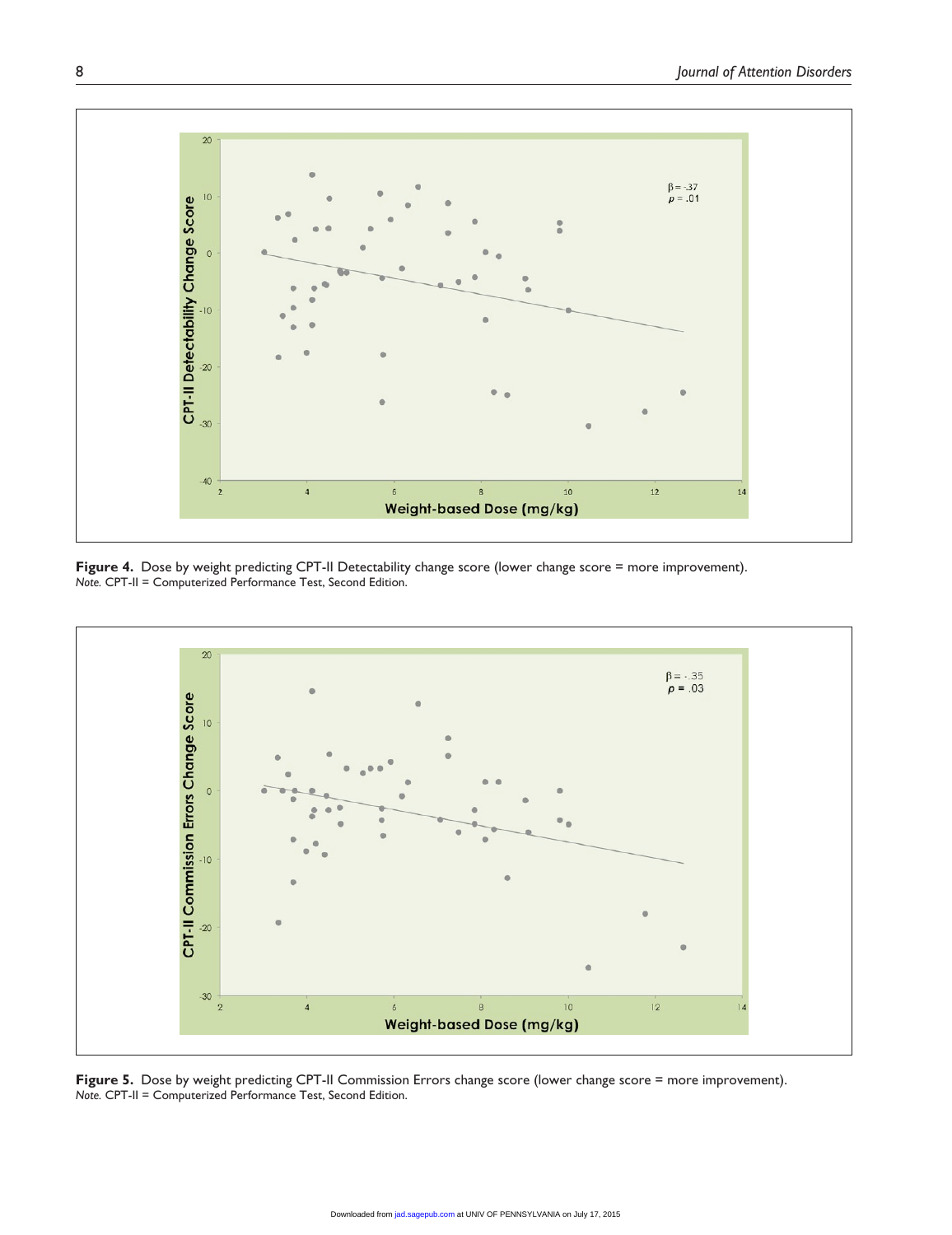| Table 8. Adverse Events by Body System and Severity. |  |  |  |  |  |  |  |  |
|------------------------------------------------------|--|--|--|--|--|--|--|--|
|------------------------------------------------------|--|--|--|--|--|--|--|--|

| Body system and preferred system          | Total $n^a$              | Total % <sup>b</sup> | Severity |
|-------------------------------------------|--------------------------|----------------------|----------|
| Overall                                   | 75                       | 100                  |          |
| Total participants reporting side effects | 32                       | 42.6                 |          |
| Ears/eyes/head                            |                          |                      |          |
| Headache                                  | 5                        | 6.7                  | Minimal  |
|                                           | $\overline{2}$           | 2.7                  | Mild     |
| <b>Blurred</b> vision                     | $\mathbf{I}$             | 1.3                  | Mild     |
| Mouth                                     |                          |                      |          |
| Dry mouth                                 | 8                        | 10.7                 | Minimal  |
|                                           | 3                        | 4.0                  | Mild     |
| Slurred speech                            | 3                        | 4.0                  | Minimal  |
| Drooling/pooling                          | T                        | 1.3                  | Minimal  |
| Nose/throat/chest                         |                          |                      |          |
| Sore throat                               | 3                        | 4.0                  | Minimal  |
| Runny nose                                | 3                        | 4.0                  | Minimal  |
| Gastrointestinal                          |                          |                      |          |
| Decreased appetite                        | T                        | 1.3                  | Minimal  |
|                                           | T                        | 1.3                  | Mild     |
| Thirst increase                           | 7                        | 9.3                  | Minimal  |
|                                           | 4                        | 5.3                  | Mild     |
| Diarrhea                                  | 3                        | 4.0                  | Minimal  |
|                                           | $\overline{1}$           | 1.3                  | Minimal  |
| Abdominal pain                            |                          |                      |          |
| Musculoskeletal/neurological              |                          |                      |          |
| Complaints of muscle sprain or aches      | I                        | 1.3                  | Minimal  |
| Muscle tingling                           | 2                        | 2.7                  | Minimal  |
| Fainting/dizziness upon standing          | $\mathsf{I}$             | 1.3                  | Minimal  |
| Skin                                      |                          |                      |          |
| Rash                                      | $\overline{\phantom{a}}$ | 1.3                  | Minimal  |
| Red/sunburn skin                          |                          | 1.3                  | Minimal  |
| Dry/itchy skin                            | ı                        | 1.3                  | Minimal  |
| Acne                                      | 3                        | 4.0                  | Minimal  |
| Psychological                             |                          |                      |          |
| Vivid dreams                              | $\mathsf{I}$             | 1.3                  | Mild     |
| Drowsiness                                | 3                        | 4.0                  | Minimal  |
|                                           | 2                        | 2.7                  | Mild     |
| Insomnia                                  | $\mathsf{I}$             | 1.3                  | Minimal  |
|                                           | L                        | 1.3                  | Mild     |
| Agitation                                 | 3                        | 4.0                  | Minimal  |
|                                           | T                        | 1.3                  | Mild     |
| <b>Irritability</b>                       | 3                        | 4.0                  | Minimal  |
|                                           | T                        | 1.3                  | Mild     |
| Confusion                                 | $\overline{2}$           | 2.7                  | Minimal  |
| Difficulty concentrating                  | ı                        | 1.3                  | Minimal  |
| Aggression                                | T                        | 1.3                  | Minimal  |

a Number of participants experiencing an adverse event (participant is counted only once for each adverse event). b Percentage of total number of participants who completed both visits of the study (*n* = 75).

The sample size for the current study was modest with 75 adolescent males. Although smaller sample sizes can decrease power, there were still significant between-group differences on attention, psychomotor speed, and inhibition. Nonetheless, it would be beneficial to replicate the current study findings with more participants. In addition, future directions for research may include investigating effects of citicoline administration in healthy adolescent females and examining whether there are differences in effects. Notably, the study by McGlade and colleagues, which included exclusively females but at an older age (between 40 and 60 years old), found improved attentional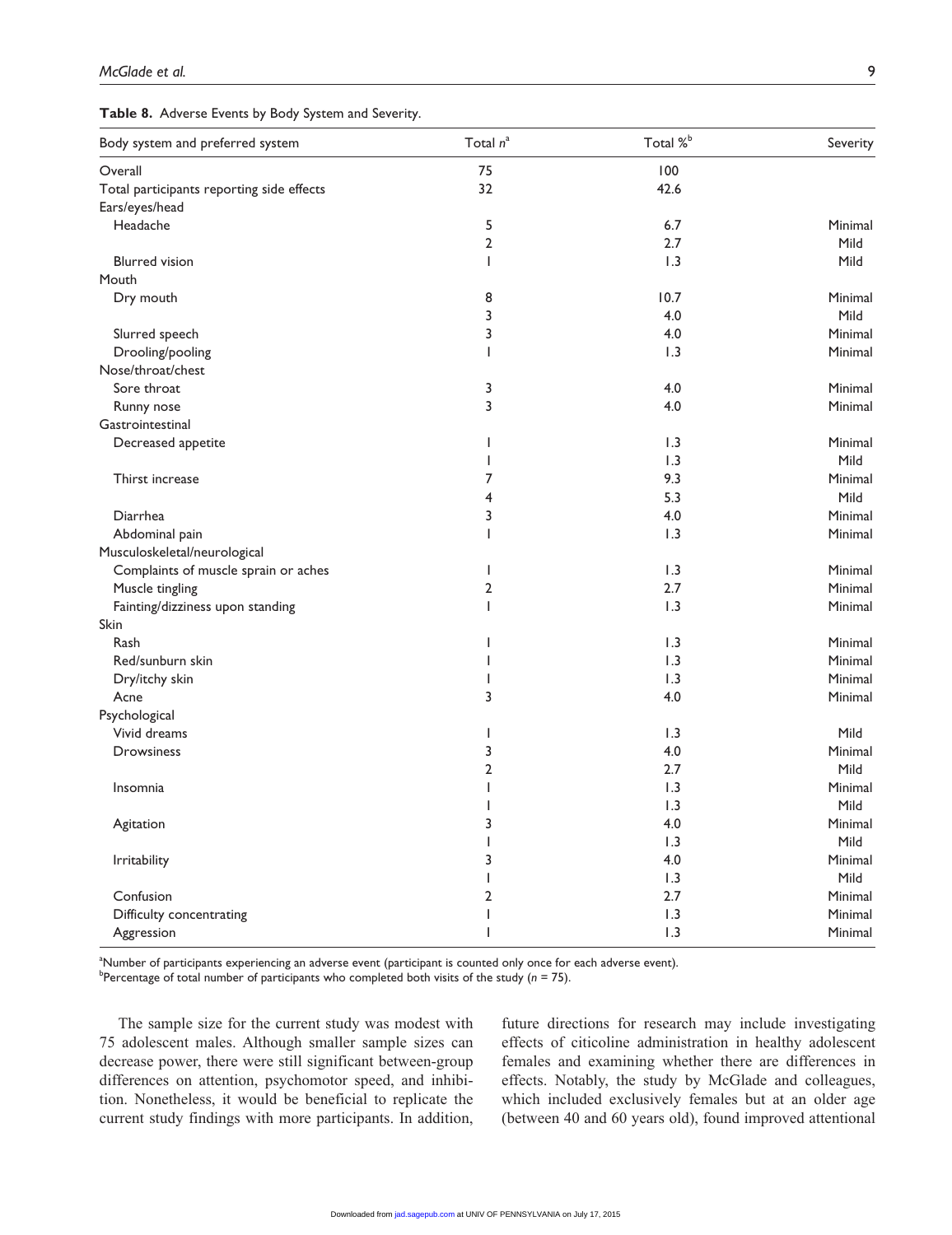| Body system and preferred system          | 500 $mga$       | $250 \text{ mg}^{\text{a}}$ | Placebo <sup>a</sup> | Severity |
|-------------------------------------------|-----------------|-----------------------------|----------------------|----------|
| Overall                                   | 24              | 27                          | 24                   |          |
| Total participants reporting side effects | $\overline{10}$ | 3                           | 9                    |          |
| Ears/eyes/head                            |                 |                             |                      |          |
| Headache                                  | 2               | 2                           | <b>I</b>             | Minimal  |
|                                           | $\mathbf{I}$    |                             |                      | Mild     |
| <b>Blurred</b> vision                     |                 |                             |                      | Mild     |
| Mouth                                     |                 |                             |                      |          |
| Dry mouth                                 | 3               | 3                           | 2                    | Minimal  |
|                                           | <b>I</b>        |                             | $\mathbf{I}$         | Mild     |
| Slurred speech                            | 2               |                             |                      | Minimal  |
| Drooling/pooling                          |                 |                             |                      | Minimal  |
| Nose/throat/chest                         |                 |                             |                      |          |
| Sore throat                               |                 |                             | 3                    | Minimal  |
| Runny nose                                | ı               |                             | 2                    | Minimal  |
| Gastrointestinal                          |                 |                             |                      |          |
| Decreased appetite                        |                 |                             |                      | Minimal  |
|                                           |                 |                             |                      | Mild     |
| Thirst increase                           | 2               | 3                           | 2                    | Minimal  |
|                                           | $\overline{2}$  | 2                           |                      | Mild     |
| Diarrhea                                  | ı               | ı                           |                      | Minimal  |
| Abdominal pain                            |                 |                             |                      | Minimal  |
| Musculoskeletal/neurological              |                 |                             |                      |          |
| Complaints of muscle sprain or aches      |                 |                             |                      | Minimal  |
| Muscle tingling                           |                 |                             |                      | Minimal  |
| Fainting/dizziness upon standing          |                 |                             |                      | Minimal  |
| Skin                                      |                 |                             |                      |          |
| Rash                                      |                 |                             |                      | Minimal  |
| Red/sunburn skin                          |                 |                             |                      | Minimal  |
| Dry/itchy skin                            |                 |                             |                      | Minimal  |
| Acne                                      |                 | 2                           |                      | Minimal  |
| Psychological                             |                 |                             |                      |          |
| Vivid dreams                              |                 |                             |                      | Mild     |
| Drowsiness                                | ı               | 2                           |                      | Minimal  |
|                                           |                 | I                           |                      | Mild     |
| Insomnia                                  |                 |                             |                      | Minimal  |
|                                           |                 |                             |                      | Mild     |
| Agitation                                 |                 |                             |                      | Minimal  |
|                                           |                 |                             |                      | Mild     |
| Irritability                              |                 |                             |                      | Minimal  |
|                                           |                 |                             |                      | Mild     |
| Confusion                                 |                 |                             |                      | Minimal  |
| Difficulty concentrating                  |                 |                             |                      | Minimal  |
| Aggression                                |                 |                             |                      | Minimal  |

**Table 9.** Adverse Events by Body System and Severity, Separated by Dose (Number).

a Number of participants experiencing an adverse event (participant counted only once for each adverse event).

abilities after 28 days of daily citicoline administration (McGlade et al., 2012). Effects of supplementation may also be examined in a sample with greater socioeconomic and ethnic diversity. Finally, considering that abnormal dopaminergic activity may play a role in psychiatric disorders such as ADHD (Andersen, 2003; Volkow & Li, 2004) and substance use disorders (Volkow & Li, 2004), examining citicoline supplementation in a psychiatric population may be warranted.

Few studies have investigated low doses of citicoline in a healthy sample, with some notable exceptions (McGlade et al., 2012). Moreover, this study may be the first to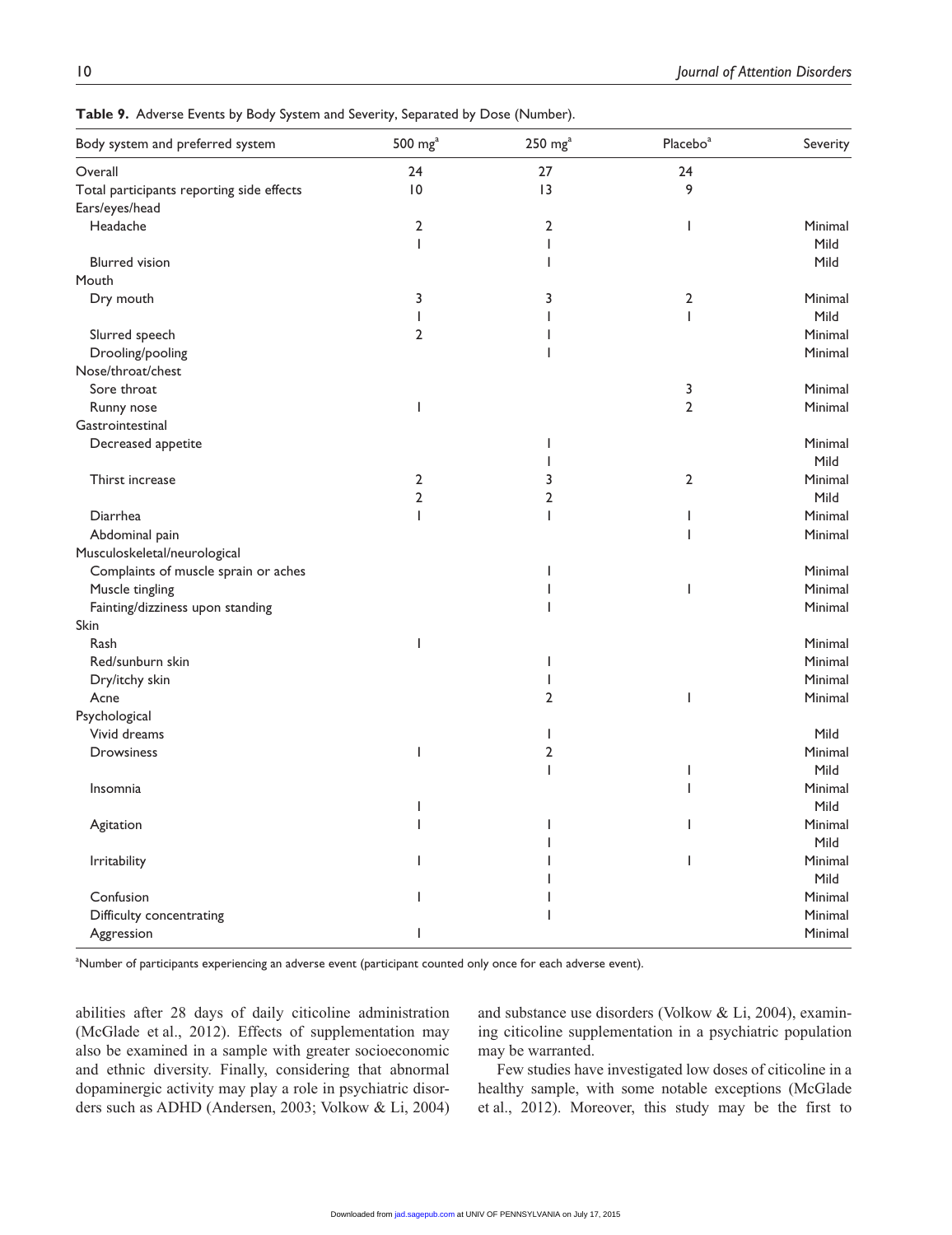**Table 10.** Adverse Events by Body System and Severity, Separated by Dose (Percentage).

| Body system and preferred system          | $500 \, \text{mg}^{\text{a}}$ | $250 \, \text{mg}^{\text{a}}$ | Placebo <sup>a</sup> | Severity |
|-------------------------------------------|-------------------------------|-------------------------------|----------------------|----------|
| Overall                                   | 32                            | 36                            | 32                   |          |
| Total participants reporting side effects | 13                            | 17                            | 12                   |          |
| Ears/eyes/head                            |                               |                               |                      |          |
| Headache                                  | 2.7                           | 2.7                           | 1.3                  | Minimal  |
|                                           | 1.3                           | 1.3                           |                      | Mild     |
| <b>Blurred</b> vision                     |                               | 1.3                           |                      | Mild     |
| Mouth                                     |                               |                               |                      |          |
| Dry mouth                                 | 4.0                           | 4.0                           | 2.7                  | Minimal  |
|                                           | 1.3                           | 1.3                           | 1.3                  | Mild     |
| Slurred speech                            | 2.7                           | 1.3                           |                      | Minimal  |
| Drooling/pooling                          |                               | 1.3                           |                      | Minimal  |
| Nose/throat/chest                         |                               |                               |                      |          |
| Sore throat                               |                               |                               | 4.0                  | Minimal  |
| Runny nose                                | 1.3                           |                               | 2.7                  | Minimal  |
| Gastrointestinal                          |                               |                               |                      |          |
| Decreased appetite                        |                               | 1.3                           |                      | Minimal  |
|                                           |                               | 1.3                           |                      | Mild     |
| Thirst increase                           | 2.7                           | 4.0                           | 2.7                  | Minimal  |
|                                           | 2.7                           | 2.7                           |                      | Mild     |
| Diarrhea                                  | 1.3                           | 1.3                           | 1.3                  | Minimal  |
| Abdominal pain                            |                               |                               | 1.3                  | Minimal  |
| Musculoskeletal/neurological              |                               |                               |                      |          |
| Complaints of muscle sprain or aches      |                               | 1.3                           |                      | Minimal  |
| Muscle tingling                           |                               | 1.3                           | 1.3                  | Minimal  |
| Fainting/dizziness upon standing          |                               | 1.3                           |                      | Minimal  |
| Skin                                      |                               |                               |                      |          |
| Rash                                      | 1.3                           |                               |                      | Minimal  |
| Red/sunburn skin                          |                               | 1.3                           |                      | Minimal  |
| Dry/itchy skin                            |                               | 1.3                           |                      | Minimal  |
| Acne                                      |                               | 2.7                           | 1.3                  | Minimal  |
| Psychological                             |                               |                               |                      |          |
| Vivid dreams                              |                               | 1.3                           |                      | Mild     |
| <b>Drowsiness</b>                         | 1.3                           | 2.7                           |                      | Minimal  |
|                                           |                               | 1.3                           | 1.3                  | Mild     |
| Insomnia                                  |                               |                               | 1.3                  | Minimal  |
|                                           | 1.3                           |                               |                      | Mild     |
| Agitation                                 | 1.3                           | 1.3                           | 1.3                  | Minimal  |
|                                           |                               | 1.3                           |                      | Mild     |
| Irritability                              | 1.3                           | 1.3                           |                      | Minimal  |
|                                           |                               | 1.3                           |                      | Mild     |
| Confusion                                 | 1.3                           | 1.3                           |                      | Minimal  |
| Difficulty concentrating                  |                               | 1.3                           |                      | Minimal  |
| Aggression                                | 1.3                           |                               |                      | Minimal  |
|                                           |                               |                               |                      |          |

a Percentage of total number of participants who completed both visits of the study (*n* = 75).

examine citicoline supplementation in a healthy adolescent male population. Our findings indicated that 28 days of daily citicoline supplementation enhances motor and attentional abilities and decreases impulsivity in male adolescents, which is consistent with previous findings of similar improvements within clinical populations. Implications include use of citicoline to treat disorders of attention, as well as to enhance normative attentional functioning in certain groups of adolescents—for example, those at risk for scholastic failure or addiction, as well as those with disorders involving poor attention and impulse control, such as ADHD. Citicoline may also be used to enhance normative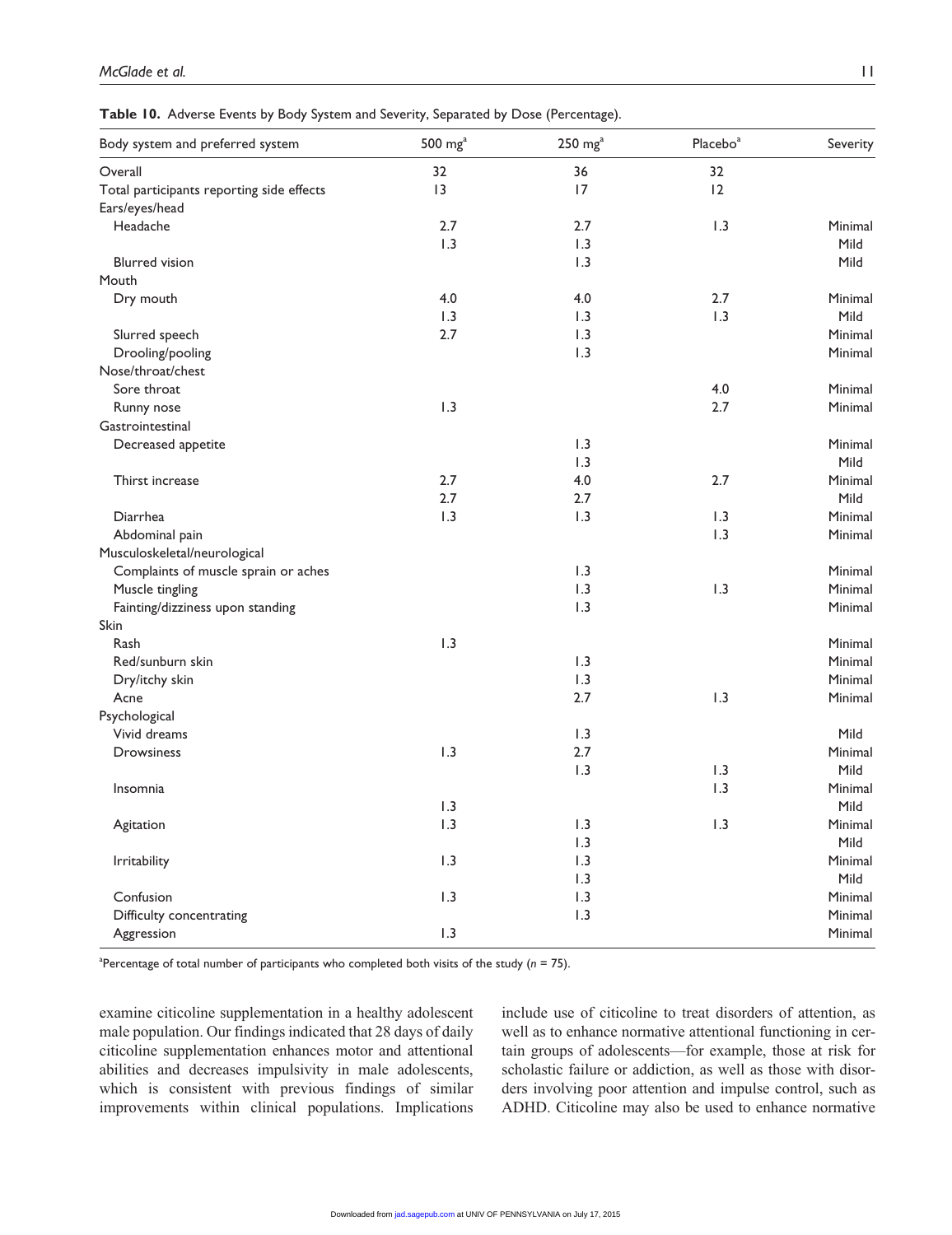| Measure                             | Placebo $(n = 51)$ |       |      | Cognizin ( $n = 24$ ) |       |      |
|-------------------------------------|--------------------|-------|------|-----------------------|-------|------|
|                                     | M                  | SD    | Þ    | M                     | SD    | Þ    |
| Creatinine (mg/dL) VI               | 0.79               | 0.03  | .001 | 0.81                  | 0.02  | 0.03 |
| Creatinine (mg/dL) V3               | 0.85               | 0.04  |      | 0.83                  | 0.03  |      |
| Glucose (mg/dL) VI                  | 89.42              | 2.33  | .852 | 89.96                 | 1.80  | 0.16 |
| Glucose (mg/dL) V3                  | 90.04              | 3.01  |      | 93.35                 | 2.02  |      |
| Alkaline phosphatase (U/L) VI       | 181.63             | 19.20 | .190 | 201.00                | 14.12 | 0.69 |
| Alkaline phosphatase (U/L) V3       | 177.13             | 18.28 |      | 206.51                | 14.77 |      |
| Aspartate Aminotransferase (U/L) VI | 22.58              | 1.09  | .557 | 24.43                 | 0.84  | 0.15 |
| Aspartate Aminotransferase (U/L) V3 | 23.63              | 1.68  |      | 23.45                 | 0.76  |      |
| Alanine Aminotransferase (U/L) VI   | 16.58              | 0.85  | .292 | 19.82                 | 2.15  | 0.23 |
| Alanine Aminotransferase (U/L) V3   | 20.04              | 3.51  |      | 17.86                 | 1.46  |      |
| γ-glutamyl transferase (U/L) VI     | 19.67              | 1.11  | .089 | 18.96                 | 1.16  | 0.90 |
| γ-glutamyl transferase (U/L) V3     | 18.25              | 0.85  |      | 18.84                 | 1.04  |      |
| Calcium (mg/dL) VI                  | 9.84               | 0.06  | 168. | 9.80                  | 0.05  | 0.84 |
| Calcium (mg/dL) V3                  | 9.78               | 0.73  |      | 9.79                  | 0.39  |      |
| Protein (g/dL) VI                   | 7.40               | 0.06  | .095 | 7.35                  | 0.05  | 0.23 |
| Protein (g/dL) V3                   | 7.28               | 0.07  |      | 7.30                  | 0.05  |      |
| Albumin (g/dL) VI                   | 4.45               | 0.06  | .115 | 4.37                  | 0.04  | 0.28 |
| Albumin (g/dL) V3                   | 4.38               | 0.05  |      | 4.34                  | 0.04  |      |
| Bilirubin (mg/dL) VI                | 0.70               | 0.09  | .268 | 0.69                  | 0.05  | 0.91 |
| Bilirubin (mg/dL) V3                | 0.77               | 0.09  |      | 0.67                  | 0.06  |      |

**Table 11.** Metabolic Parameters by Group at Baseline (V1) and Study Completion (V3) Including Significance of Within-Group Change Between Visits (*p*).

functioning in adolescents, particularly those at risk for negative outcomes related to lower selective attention and heightened impulsivity often seen in adolescents and young adults. Considering the positive safety profile of citicoline in adolescent males, this dietary supplement supports a low risk/high reward ratio and shows promise in treating conditions of higher prevalence in this population.

#### **Acknowledgments**

The authors wish to acknowledge Jane Sachs, MPH, MBE, for her assistance in preparing the article.

#### **Declaration of Conflicting Interests**

The author(s) declared no potential conflicts of interest with respect to the research, authorship, and/or publication of this article.

#### **Funding**

The author(s) disclosed receipt of the following financial support for the research, authorship, and/or publication of this article: Funding for this research was provided by KYOWA HAKKO BIO CO., LTD.

#### **References**

Aalto, S., Bruck, A., Laine, M., Nagren, K., & Rinne, J. O. (2005). Frontal and temporal dopamine release during working memory and attention tasks in healthy humans: A positron emission tomography study using the high-affinity dopamine D2 receptor ligand [11C]FLB 457. *The Journal of Neuroscience: The Official Journal of the Society for Neuroscience*, *25*, 2471-2477. doi:10.1523/JNEUROSCI.2097-04.2005

- Agut, J., Ortiz, J. A., & Wurtman, R. J. (2000). Cytidine (5′) diphosphocholine modulates dopamine K<sup>+</sup>-evoked release in striatum measured by microdialysis. *Annals of the New York Academy of Sciences*, *920*, 332-335.
- Alvarez-Sabin, J., Ortega, G., Jacas, C., Santamarina, E., Maisterra, O., Ribo, M., . . . Roman, G. C. (2013). Long-term treatment with citicoline may improve poststroke vascular cognitive impairment. *Cerebrovascular Diseases*, *35*, 146-154.
- Andersen, S. L. (2003). Trajectories of brain development: Point of vulnerability or window of opportunity? *Neuroscience & Biobehavioral Reviews*, *27*, 3-18.
- Babb, S. M., Appelmans, K. E., Renshaw, P. F., Wurtman, R. J., & Cohen, B. M. (1996). Differential effect of CDP-choline on brain cytosolic choline levels in younger and older subjects as measured by proton magnetic resonance spectroscopy. *Psychopharmacology*, *127*, 88-94.
- Brandies, R., & Yehuda, S. (2008). The possible role of retinal dopaminergic system in visual performance. *Neuroscience & Biobehavioral Reviews*, *32*, 611-656. doi:10.1016/j.neubiorev.2007.09.004
- Braskie, M. N., Wilcox, C. E., Landau, S. M., O'Neil, J. P., Baker, S. L., Madison, C. M., . . . Jagust, W. J. (2008). Relationship of striatal dopamine synthesis capacity to age and cognition. *The Journal of Neuroscience: The Official Journal of the Society for Neuroscience*, *28*, 14320-14328. doi:10.1523/ JNEUROSCI.3729-08.2008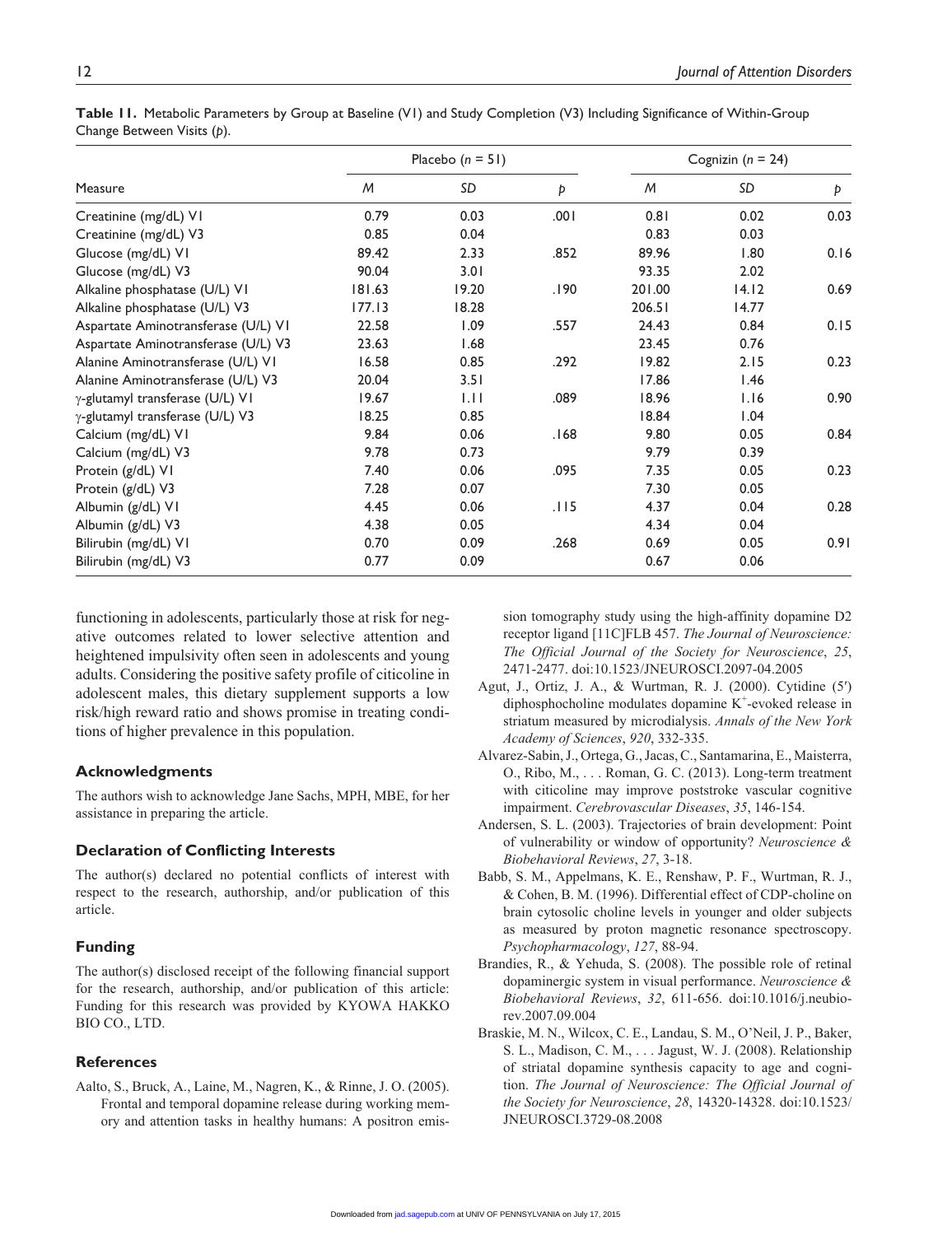- Cakir, E., Usul, H., Peksoylu, B., Sayin, O. C., Alver, A., Topbas, M., . . . Kuzeyli, K. (2005). Effects of citicoline on experimental spinal cord injury. *Journal of Clinical Neuroscience: Official Journal of the Neurosurgical Society of Australasia*, *12*, 923-926. doi:10.1016/j.jocn.2005.03.013
- Calatayud Maldonado, V., Calatayud Perez, J. B., & Aso Escario, J. (1991). Effects of CDP-choline on the recovery of patients with head injury. *Journal of the Neurological Sciences, 103*(Suppl.), S15-S18.
- Clark, W. M., Wechsler, L. R., Sabounjian, L. A., & Schwiderski, U. E. (2001). A phase III randomized efficacy trial of 2000 mg citicoline in acute ischemic stroke patients. *Neurology*, *57*, 1595-1602.
- Conant, R., & Schauss, A. G. (2004). Therapeutic applications of citicoline for stroke and cognitive dysfunction in the elderly: A review of the literature. *Alternative Medicine Review: A Journal of Clinical Therapeutic*, *9*(1), 17-31.
- Conners, C. K., Epstein, J. N., Angold, A., & Klaric, J. (2003). Continuous performance test performance in a normative epidemiological sample. *Journal of Abnormal Child Psychology*, *31*, 555-562.
- De Bellis, M. D., Keshavan, M. S., Beers, S. R., Hall, J., Frustaci, K., Masalehdan, A., . . . Boring, A. M. (2001). Sex differences in brain maturation during childhood and adolescence. *Cerebral Cortex*, *11*, 552-557.
- Diederich, K., Frauenknecht, K., Minnerup, J., Schneider, B. K., Schmidt, A., Altach, E., . . . Schabitz, W. R. (2012). Citicoline enhances neuroregenerative processes after experimental stroke in rats. *Stroke: A Journal of Cerebral Circulation*, *43*, 1931-1940. doi:10.1161/STROKEAHA.112.654806
- Drago, F., Mauceri, F., Nardo, L., Valerio, C., Genazzani, A. A., & Grassi, M. (1993). Effects of cytidine-diphosphocholine on acetylcholine-mediated behaviors in the rat. *Brain research Bulletin*, *31*, 485-489.
- Epstein, J. N., Erkanli, A., Conners, C. K., Klaric, J., Costello, J. E., & Angold, A. (2003). Relations between Continuous Performance Test performance measures and ADHD behaviors. *Journal of Abnormal Child Psychology*, *31*, 543-554.
- Faraone, S. V., & Biederman, J. (1998). Neurobiology of attention-deficit hyperactivity disorder. *Biological Psychiatry*, *44*, 951-958.
- Fresina, M., Dickmann, A., Salerni, A., De Gregorio, F., & Campos, E. C. (2008). Effect of oral CDP-choline on visual function in young amblyopic patients. *Graefe's Archive for Clinical and Experimental Ophthalmology/Albrecht von Graefes Archiv fur klinische und experimentelle Ophthalmologie*, *246*, 143- 150. doi:10.1007/s00417-007-0621-6
- Gimenez, R., Raich, J., & Aguilar, J. (1991). Changes in brain striatum dopamine and acetylcholine receptors induced by chronic CDP-choline treatment of aging mice. *British Journal of Pharmacology*, *104*, 575-578.
- Kalachnik, J. E. (1999). Measuring side effects of psychopharmacologic medication in individuals with mental retardation and developmental disabilities. *Mental Retardation and Developmental Disabilities Research Reviews*, *5*, 348-359.
- Levy, F., & Swanson, J. M. (2001). Timing, space and ADHD: The dopamine theory revisited. *The Australian & New Zealand Journal of Psychiatry*, *35*, 504-511.
- McGlade, E., Allison, L., Julia, H., Toshikazu, K., Masahiko, M., Koji, M., . . . Deborah, Y.-T. (2012). Improved attentional performance following citicoline administration in healthy adult women. *Food and Nutrition Sciences*, *3*, 769-773.
- Nieoullon, A. (2002). Dopamine and the regulation of cognition and attention. *Progress in Neurobiology*, *67*, 53-83.
- Noudoost, B., & Moore, T. (2011). Control of visual cortical signals by prefrontal dopamine. *Nature*, *474*, 372-375. doi:10.1038/nature09995
- Ozay, R., Bekar, A., Kocaeli, H., Karli, N., Filiz, G., & Ulus, I. H. (2007). Citicoline improves functional recovery, promotes nerve regeneration, and reduces postoperative scarring after peripheral nerve surgery in rats. *Surgical Neurology*, *68*, 615- 622; discussion 622. doi:10.1016/j.surneu.2006.12.054
- Parisi, V., Coppola, G., Centofanti, M., Oddone, F., Angrisani, A. M., Ziccardi, L., . . . Manni, G. (2008). Evidence of the neuroprotective role of citicoline in glaucoma patients. *Progress in Brain Research*, *173*, 541-554. doi:10.1016/S0079- 6123(08)01137-0
- Parisi, V., Coppola, G., Ziccardi, L., Gallinaro, G., & Falsini, B. (2008). Cytidine-5′-diphosphocholine (Citicoline): A pilot study in patients with non-arteritic ischaemic optic neuropathy. *European Journal of Neurology: The Official Journal of the European Federation of Neurological Societies*, *15*, 465- 474. doi:10.1111/j.1468-1331.2008.02099.x
- Pawar, P. V., Mumbare, S. S., Patil, M. S., & Ramakrishnan, S. (2014). Effectiveness of the addition of citicoline to patching in the treatment of amblyopia around visual maturity: A randomized controlled trial. *Indian Journal of Ophthalmology*, *62*, 124-129. doi:10.4103/0301-4738.128586
- Radad, K., Gille, G., Xiaojing, J., Durany, N., & Rausch, W. D. (2007). CDP-choline reduces dopaminergic cell loss induced by MPP(+) and glutamate in primary mesencephalic cell culture. *The International Journal of Neuroscience*, *117*, 985-998. doi:10.1080/10623320600934341
- Reitan, R. M., & Wolfson, D. (1985). *The Halstead-Reitan neuropsychological test battery: Theory and clinical interpretation*. Tucson, AZ: Neuropsychology Press.
- Rejdak, R., Toczolowski, J., Solski, J., Duma, D., & Grieb, P. (2002). Citicoline treatment increases retinal dopamine content in rabbits. *Ophthalmic Research*, *34*, 146-149.
- Rinne, J. O., Portin, R., Ruottinen, H., Nurmi, E., Bergman, J., Haaparanta, M., & Solin, O. (2000). Cognitive impairment and the brain dopaminergic system in Parkinson disease: [18F]fluorodopa positron emission tomographic study. *Archives of Neurology*, *57*, 470-475.
- Rogol, A. D., Clark, P. A., & Roemmich, J. N. (2000). Growth and pubertal development in children and adolescents: Effects of diet and physical activity. *The American Journal of Clinical Nutrition*, *72*(2 Suppl.), 521S-528S.
- Rubia, K., Overmeyer, S., Taylor, E., Brammer, M., Williams, S. C., Simmons, A., . . . Bullmore, E. T. (2000). Functional frontalisation with age: Mapping neurodevelopmental trajectories with fMRI. *Neuroscience & Biobehavioral Reviews*, *24*, 13-19.
- Ruff, R., & Allen, C. (1996). *Ruff 2 and 7 selective attention test professional manual*. Odessa, FL: Psychological Assessment Resources.